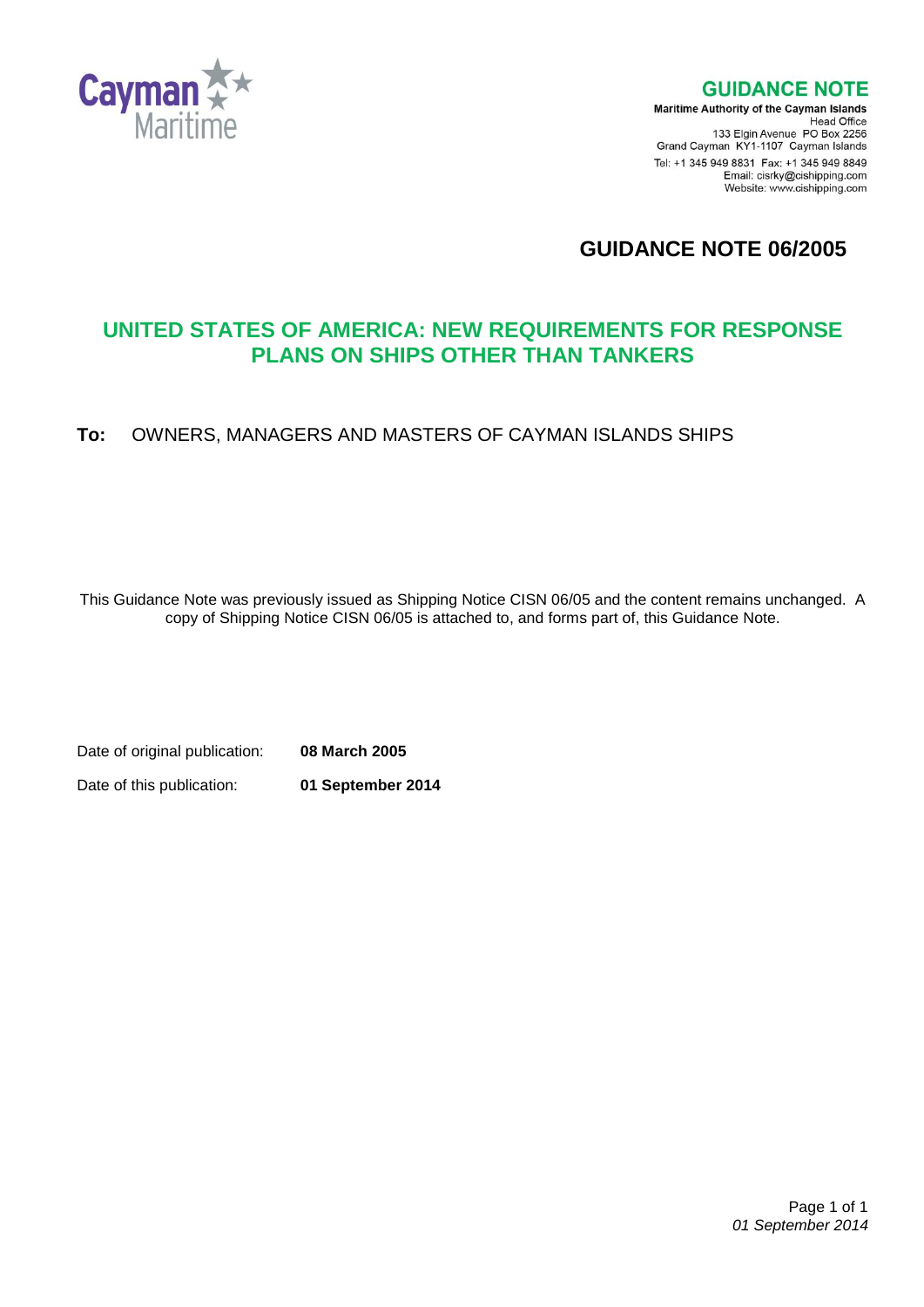## **CAYMAN ISLANDS SHIPPING REGISTRY**

*3 rd Floor, Kirk House, 22 Albert Panton Street Fax: +1 (345) 949 8849 P.O. Box 2256, Tel: +1 (345) 949 8831 George Town, Grand Cayman,* E-mail: cisr@candw.ky



*Cayman Islands Web site:* www.caymarad.org

**Shipping Notice CISN 06/05**

#### **United States of America: New Requirements for Response Plans on ships other than Tankers**

*To: OWNERS, MANAGERS AND MASTERS of CAYMAN ISLANDS SHIPS*

#### **1. Background**

- 1.1. The purpose of this notice is to make interested parties aware of the requirement for "non tank vessels" visiting the United States to carry an approved Response Plan relating to potential oil pollution incidents.
- 1.2. This requirement is likely to enter into force on 08 August 2005 and applies to all "non tank vessels" over 400 gross tonnage that carry any kind of oil as fuel when visiting the United States.
- 1.3. The new requirements are similar to existing requirements for tankers visiting the United States in that a "qualified individual" within the United States is appointed with full authority to implement removal actions in the event of an oil spill incident.
- 1.4. Full details of the requirements can be obtained from the USCG website at http://www.uscg.mil/hq/g-m/nvic/NVIC%2001-05.doc.pdf .

#### 2. **Requirements for Response Plans**

- 2.1. General Requirements. The Response Plan must meet the following general requirements:
	- 2.1.1. It is consistent with the requirements of the applicable National Contingency and Area Contingency Plans.
	- 2.1.2. It identifies the qualified individual having full authority to implement removal actions, and requires immediate communications between that individual and the appropriate Federal Official and the persons providing personnel and equipment under (2.1.3) below.
	- 2.1.3. It identifies and ensures by contract or other approved means the availability of the private personnel and equipment necessary to remove, to the maximum extent practicable, a worst case discharge (including a discharge